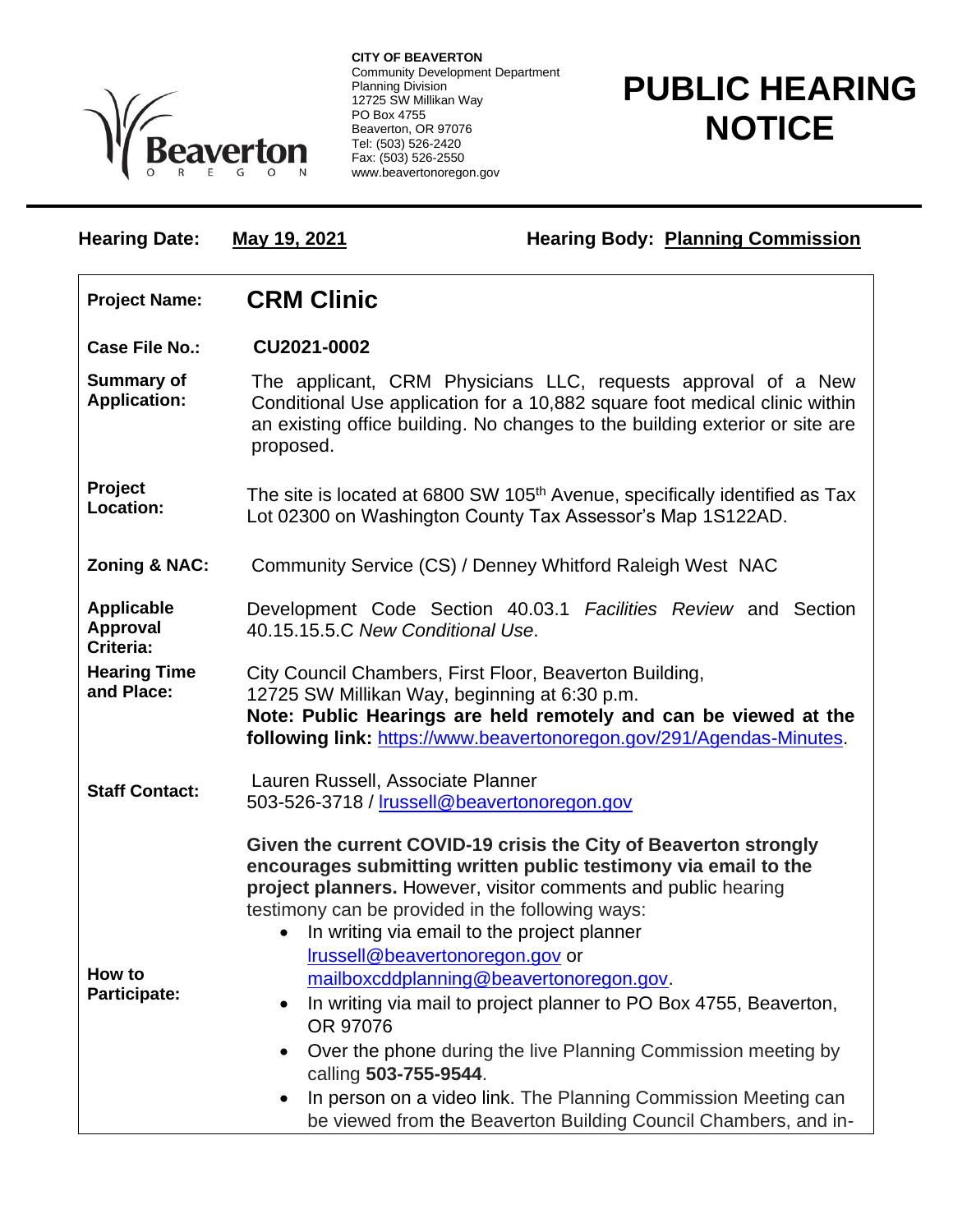person public hearing testimony may be provided on a computer set up in the Beaverton Building.

*NOTE: The City of Beaverton has declared a State of Emergency due to COVID-19 and the Community Development Division is closed to the public until further notice. The Community Development Department is evaluating temporary changes to processes and procedures to respond appropriately to the COVID-19 State of Emergency, and is committed to ensuring that the land use review process continues to fulfill the requirements of state and local law while protecting the health and wellbeing of the community.*

Pursuant to Section 50.83 of the Beaverton Development Code, written comments or exhibits submitted prior to the hearing to be submitted by staff at the hearing must be received by the City Recorder no later than 4:30 p.m. on the day of the scheduled hearing. Mailed written comments to the Commission should be sent to the attention of Lauren Russell, Planning Division, PO Box 4755, Beaverton, OR 97076. To be made a part of the staff report, correspondence needs to be received by **May 7, 2021**. All written testimony provided prior to the meeting will be provided to Planning Commission prior to their decision. Please reference the Case File Number and Project Name in your written comments. Comments may also be provided via email to [lrussell@beavertonoregon.gov.](mailto:lrussell@beavertonoregon.gov)

A copy of all documents and evidence submitted by or on behalf of the applicant, and applicable review criteria, are available for inspection. Please contact the project planner for more information or to view documents electronically. A copy of the staff report will be available for inspection at no cost at least seven (7) calendar days before the hearing. A copy of any or all materials will be provided at a reasonable cost. A copy of the staff report may also be viewed online at: [www.beavertonoregon.gov/DevelopmentProjects](http://www.beavertonoregon.gov/DevelopmentProjects) Staff strongly encourages you to participate in the public process by reviewing documents online and viewing the public meeting at [https://www.beavertonoregon.gov/291/Agendas-Minutes.](https://www.beavertonoregon.gov/291/Agendas-Minutes) If you do not have the technology to view documents, watch, or participate in the meeting, please contact the project planner for additional support.

The Planning Commission shall conduct hearings in accordance with adopted rules of procedure and shall make a decision on the development application after the hearing closes. Failure to raise an issue in a hearing, by testifying in person or by letter, or failure to provide statements or evidence with sufficient specificity to afford the decision making authority an opportunity to respond to such issue, precludes appeal to the Land Use Board of Appeals on the issue.

## **Facilities Review Committee Meeting Day: Wednesday, April 28, 2021**

The Facilities Review Committee is not a decision making body, but advises the Director and Planning Commission on a project's conformity to the technical criteria specified in Section 40.03 of the Beaverton Development Code. The Director will include the Committee's recommendation in the staff report to the decision making authority. The Facilities Review Committee meeting is open to the public, but is not intended for public testimony.

*Accessibility information: This information can be made available in large print or audio tape upon request. Assistive listening devices, sign language interpreters, or qualified bilingual interpreters can be made available at any public meeting or program with 72 hours advance notice. To request these services, contact Lauren Russell by calling 711 503-526-3718 or email [lrussell@beavertonoregon.gov.](mailto:lrussell@beavertonoregon.gov)*